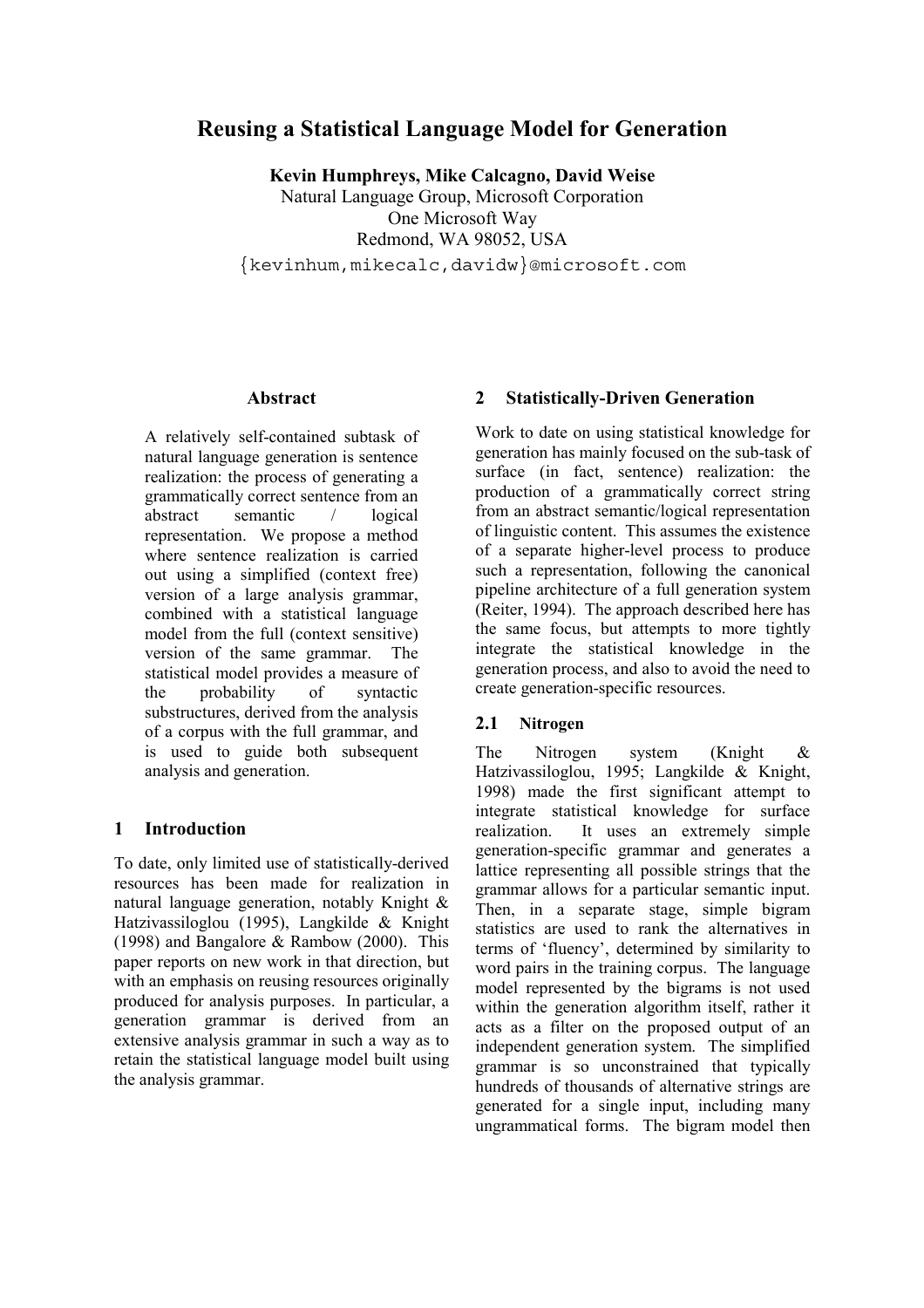selects the most probable pairwise combination of words to select a sentence, considering nonadjacent words for a fixed set of syntactic relations, but not representing any context to allow for true long-distance dependencies or to avoid multiple expression of the same constituents.

# **2.2 Fergus**

Bangalore & Rambow (2000) build on the approach of the Nitrogen system but use a language model which does encode some structural information. They use an XTAG grammar (XTAG-Group, 1999), which is not generation-specific, with statistically ranked subtree structures associated with lexical entries. An initial set of subtrees is chosen for a particular input, using the model, then a lattice of all possible combinations licensed by the grammar is constructed, where each combination represents an alternative output string. Then, in the same way as Nitrogen, a separate trigram model is used to rank the alternative strings. The subtree combination phase allows the handling of long-distance dependencies, and can more accurately control constraints such as agreement, which Nitrogen must leave entirely to its bigram model.

# **3 A Reusable Language Model**

The approach presented in this paper places a strong emphasis on reusing resources originally developed for analysis applications. Without requiring a fully reversible analysis system (e.g. Neumann & van Noord, 1994), it has proved possible to successfully reuse a language model developed for analysis in a related generation system.

# **3.1 Analysis**

The analysis system is built around a broadcoverage, manually-constructed grammar (a descendant of that described in Jensen et al., 1993). The grammar can be viewed as a context-free backbone of binary phrase-structure rules, together with an extensive set of detailed, potentially context-sensitive, conditions on each rule, referring to lexical, morphological, syntactic and semantic features.

A statistical language model – a lexicalized PCFG (similar to that of Collins,  $1997$ ) – is derived from the analysis grammar by processing a corpus using the same grammar with no statistical model and recording frequencies of substructures built by each rule. The sensitivity of the model can be tuned to include any of the features referred to by rule conditions, including neighboring or descendant nodes.

The training phase for the model requires no manual annotation of the corpus, although some manual filtering was done to attempt to exclude any particularly bad parses. For the approximately 200 rule grammar, a corpus of 25,000 sentences was used for training, selected from a variety of sources and genres.

The model is then used in subsequent analysis with the same grammar to guide bottom-up rule applications to build the most probable substructures first, acting to direct the search through the structures licensed by the grammar.

# **3.2 Generation**

An equivalent guidance is also required in generation, although here structures are built top-down. The analysis grammar cannot be used directly for generation, though the statistical model depends on the rules in this grammar. For generation, then, a simplified grammar is derived from the full form, effectively retaining only the context-free backbone and discarding almost all of the detailed rule conditions. The statistical model is therefore still applicable to the derived generation grammar. Probabilities can be determined for substructures exactly as in the analysis grammar, thus retaining the effects of the rule conditions without requiring reversing and explicit testing when generating.

The derived, simplified, generation grammar, because almost all rule conditions have been discarded, will massively overgenerate.<sup>1</sup> However, the statistical language model, because of the one-to-one correspondence of rules in the full and simplified grammars, provides an immediate way to constrain the overgeneration. Structures allowed by the generation grammar but which are excluded in

l

<sup>&</sup>lt;sup>1</sup> This is in addition to the overgeneration known to be part of the original analysis grammar to allow for certain classes of ungrammatical input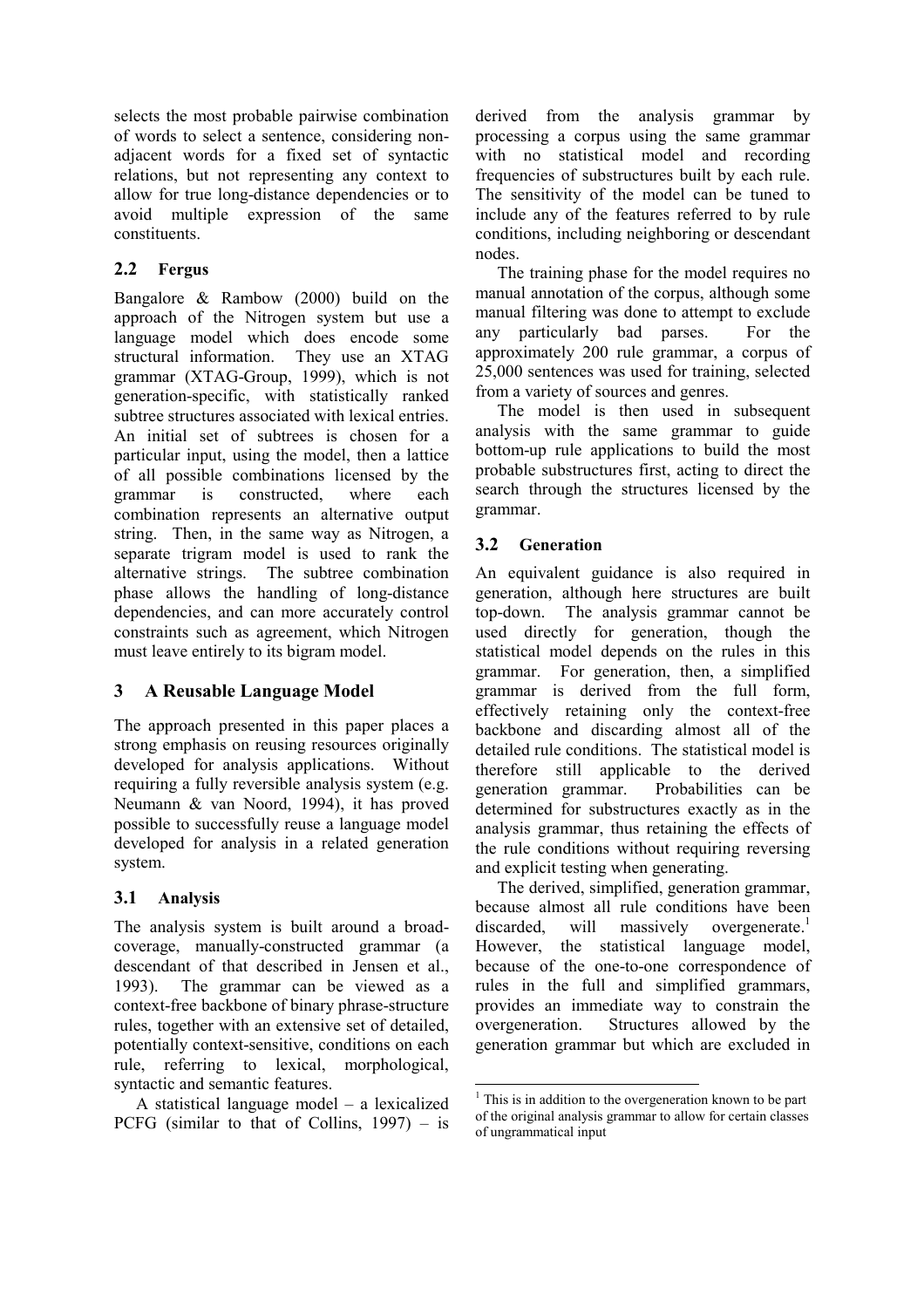analysis will simply be assigned extremely low probabilities, and similarly for ungrammatical structures, which may be allowed by the analysis grammar but which occur only rarely in the training corpus.

At every choice point in the application of the grammar rules, the statistical model is available to indicate a preference.

### **4 The Generation System**

The current implementation of the generation system operates in three distinct stages:

- 1. the semantic representation (basically, a representation of argument structure) is mapped to an unordered set of syntactic nodes,
- 2. the generation grammar is used to create a tree structure to order the syntactic nodes and insert any additional, syntactically required, nodes,
- 3. an inflected form of each leaf node in the final tree is produced, and a final string generated.

The input semantic representation is roughly equivalent to a quasi-logical form (QLF) (Alshawi, 1992), abstracting away from structural syntactic dependencies but making explicit many surface features. In particular, each input is known to be a sentence unit, and all lexical choices, including prepositions and determiners, are fully specified. The remaining generation tasks are therefore the linear ordering of the lexical units, and their inflections, each handled separately by the second and third stages.

The current application context for the generation system is in the restatement of natural language database queries, for clarification and disambiguation. Analysis of the queries produces a QLF representation which is interpreted with respect to a semantic model of the current database. Interpretation results in one or more revised QLFs which are then passed to the realizer for confirmation or selection by the user before translating to the database query language.

#### **4.1 Semantic to syntactic mapping**

The first stage translates logical form relations and features to corresponding syntactic terms, referring to lexical entries where necessary. For example, the semantic representation:

run (+past) actor: John manner: quickly

is translated unit-by-unit to a verb phrase, a subject noun phrase, and an adverbial phrase modifier. The syntactic units are linked in a graph structure, but with no ordering constraints between them.

In the current prototype system, this stage in fact enforces a one-to-one mapping of semantic to syntactic features, though there is clear scope for extending the use of the statistical language model to direct the translation here, and to allow for a one-to-many mapping to be ranked subsequently. The analysis grammar builds logical forms compositionally, with individual grammar rules fully specifying their semantic contributions, but at present these specifications are not automatically extracted for the simplified generation grammar, and the language model is not yet fully sensitive to the semantic features in the rules. The extent to which this mapping stage can be automated is currently being investigated.

#### **4.2 Linear ordering**

The second stage of the system, to determine a linear ordering for the syntactic nodes using the generation grammar, integrates the statistical language model directly with no adaptation required from its use in analysis.

A root node is selected from the set produced in the previous stage, currently the node produced from the root of the logical form graph, though the selection could be made more flexible. The simplified generation grammar is then checked for all rules which apply to the node, testing features and relations, such as subject, derived from the semantic relations. To access the rule probabilities represented in the language model requires that a substructure is generated from each applicable rule, and the language model then assigns a probability to each substructure. The highest scoring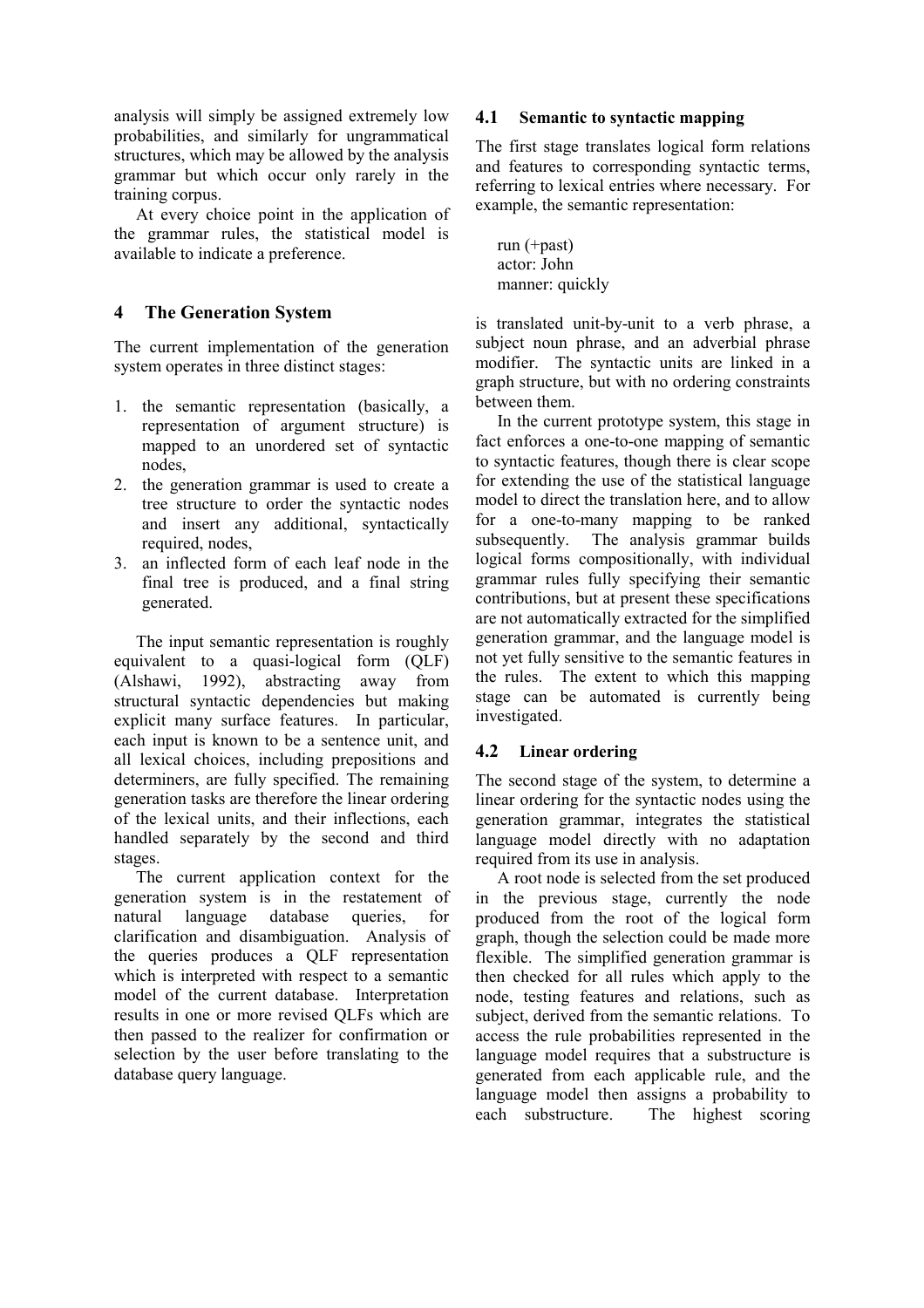substructure is not immediately selected though – a 'look-ahead' is carried out to evaluate any alternative structures which express the same features.

First the effect of the rule which produced the initial structure is determined, in terms of which features or relations the rule 'expresses' or 'consumes' from the input, e.g. a  $VP \rightarrow NP$ VP rule, which builds a VP with a subject in analysis, will 'consume' the subject from a root VP in generation. Alternative generation paths which consume the same features or relations are then considered, and the language model again used to determine a probability for each substructure expressing the same. If an alternative path receives a higher ranking than the substructure produced initially, the initial substructure is discarded, and the remainder considered.

For the example input given above, three alternative rules in the generation grammar apply to express the adverbial modifier:

| $S \rightarrow AVP S$   | (Quickly, John ran) |
|-------------------------|---------------------|
| $VP \rightarrow AVP VP$ | (John quickly ran)  |
| $VP \rightarrow VP AVP$ | (John ran quickly)  |

The first rule applies to the initial root node, and the substructure it describes is generated immediately. The other two rules apply at lower levels of the tree on alternative paths, and the respective probabilities obtained from the language model for the substructures generated with these particular lexical items  $are^2$ 

| $S \rightarrow AVP S$   | (0.073) |
|-------------------------|---------|
| $VP \rightarrow AVP VP$ | (0.061) |
| $VP \rightarrow VP AVP$ | (0.087) |

1

The best ranked structure is therefore that produced by the third rule, and so the generation paths including the first two are discarded. The remaining paths are then considered for the expression of the subject relation, selecting a highly probable  $VP \rightarrow NP VP$  structure, with unary rules applying at the leaves (VP  $\rightarrow$  Verb,  $NP \rightarrow Noun$  and  $AVP \rightarrow Adverb$ , until no further expansion of nodes can be made with the

grammar. For any given node, ungrammatical substructures may be produced, but the language model will always be able to rank them.

The generation algorithm for the linear ordering stage can be sketched as follows:

- 1. Make the syntactic node mapped from the root node of the logical form, the root node of the new syntactic tree.
- 2. For each non-terminal leaf node in the tree:
	- a. For each generation grammar rule that applies to the selected node, testing conditions on the semantically-derived relations and features (e.g. subject):
		- i. Generate the substructure described by the rule.
		- ii. Determine the probability for the substructure.
		- iii. For each generation grammar rule that applies to the selected node at a lower level in the tree, and expresses the same semantic relations/features as the rule at the current level:
			- 1. Generate the substructure described by the rule.
			- 2. Determine the probability for the substructure.
		- iv. If a substructure generated at a lower level has a higher probability than the substructure generated at the current level, discard the substructure at the current level.
	- b. Add the substructure generated at the current level with the highest probability to the current syntactic tree. If no substructures exist at the current level (no applicable rules or all discarded), step down one level (apply a null rule) and repeat from 2.a.

The algorithm in fact follows a head-driven node expansion, or search through the grammar, (as in Shieber et al., 1990), with the head of the most recently expanded node being selected for the next expansion (in step 2 of the algorithm above), until a leaf node is produced. However, the nature of the grammar is such that no rule expansion will have side effects on any node other than the head of its substructure, and so any search strategy will produce the same final

 $2$  Probabilities may be different for other lexical items, e.g. with an unambiguously intransitive verb such as "fall", the  $VP \rightarrow AVP VP$  rule (John quickly fell) receives the highest ranking, based on the current training set.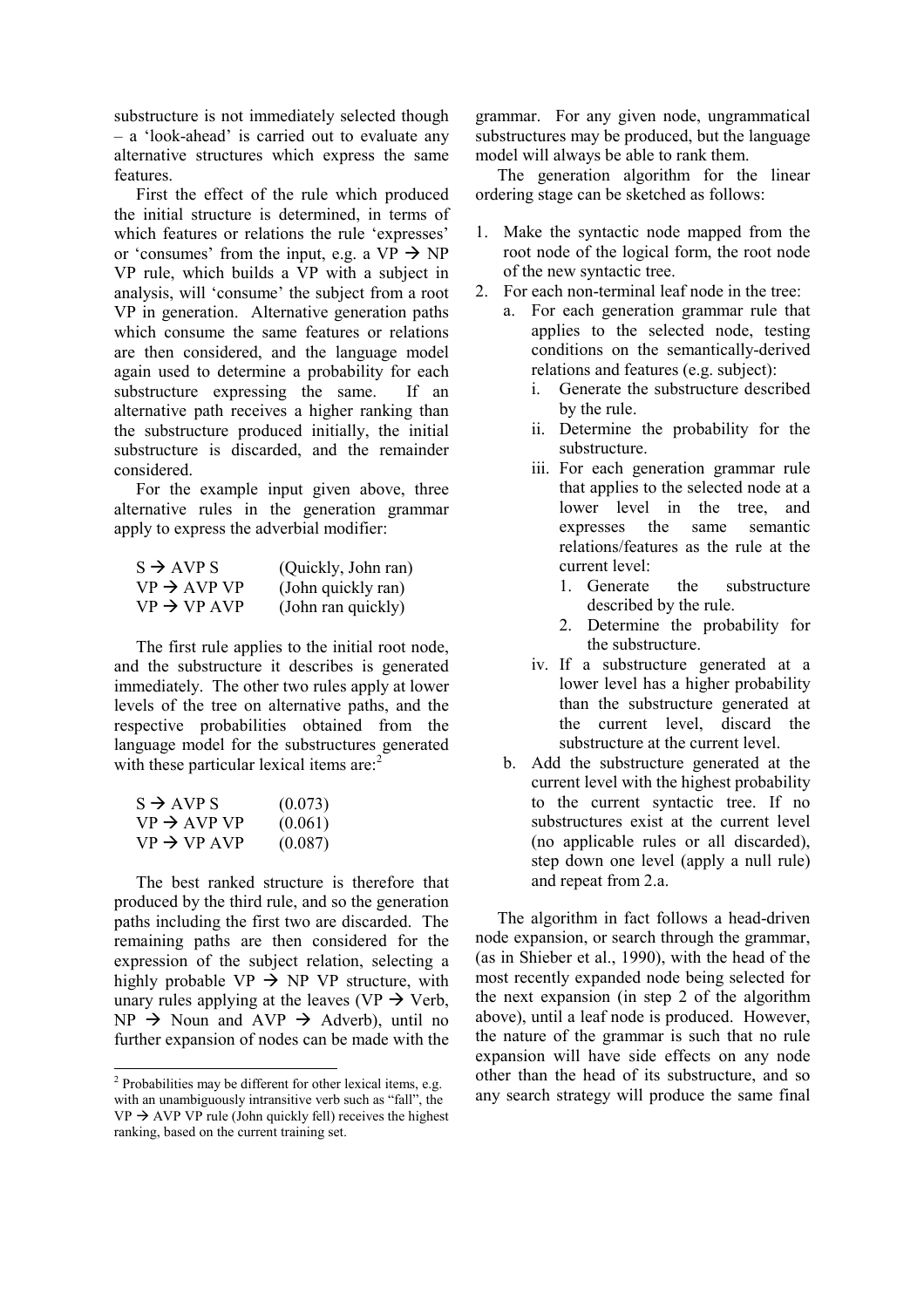tree, though more alternative paths may be considered.

The 'look-ahead' in the search (step 2.a.iii), to find other rules expressing the same features as a current rule, means that, although the rule probabilities obtained from the language model are based entirely on local rule substructures, the overall path chosen through the grammar is globally optimal. The current implementation of the look-ahead is not optimal, however, with duplicate substructures being created and evaluated for the same rules along equivalent paths, and an obvious extension would be the addition of a simple caching mechanism for substructures and their probabilities.

One adaptation of the method is to use the language model to produce an overall score for the final tree (a simple product of the substructure scores), and then 'backtrack' to consider alternative derivations. This allows an exhaustive search through the grammar, instead of finding only the best path, as described above. For the example input given above, the grammar licenses 12 alternative tree structures, with many producing the same final strings but via rules which would be excluded by the conditions in the analysis grammar (e.g. AVP  $\rightarrow$  Pronoun) and which are assigned extremely low probabilities by the language model, causing the overall tree scores to differ typically by several orders of magnitude.

#### **4.3 Inflection**

Once a complete tree has been produced, each leaf node is passed to the final stage of the realization process to be inflected. Features affecting inflection, mainly Person and Number for agreement in English, are initially obtained from the logical form input or from the lexicon in the initial semantic to syntactic mapping stage, and then passed through to the appropriate syntactic nodes by the rules selected to expand the tree structure. The rules may also introduce additional syntactic features such as Case, which are then also passed through. Inflected forms for the final feature set of each leaf node are then either retrieved from the lexicon or generated by rule. A single final string is then read from the completed tree.

### **5 Performance**

The current implementation of the generation system is as a prototype subsystem within an existing  $(C^{++})$  analysis system. This allows direct access to the statistical language model built for analysis, and which is used unchanged for generation. The simplified generation grammar is derived automatically from the analysis grammar, and much of the rule application mechanism and representation of tree structures is reused.

The system, including the analysis grammar and the statistical model, is under continued development, but, as is typical of generation systems, the most significant omission is the lack of any formal evaluation methodology. Bangalore & Rambow (2000) propose some interesting initial metrics, but we have not yet attempted any comparative experiments.

Informal evaluation on a non-blind training corpus of 200 logical forms (processed at approximately 40 per second on a 1GHz PC) currently shows a roughly 4% error rate (ungrammatical output) for output sentences with an average length of 7 words (maximum 14). However the vast majority of these errors (85%) are from the bad placement of adjective phrase modifiers, for example "Show  $\left[$ <sub>NP</sub> the  $\left[$ <sub>AJP</sub> larger than Monaco] countries]", due to a high probability being assigned for structures with a modifier phrase on the left. This suggests a revision of the statistical model to make it more sensitive to particular modifier types, rather than a revision of the generation algorithm. Indeed, a significant benefit of the reversible approach represented by sharing resources between analysis and generation, is to drive improvements to the resources by identifying weaknesses not apparent in a single processing mode.

# **6 Future Work**

Planned extensions include the use of an additional bigram model to assist in cases where constituent orderings are not constrained by the grammar, such as sequences of adjectives and other modifiers. Such information can be integrated in the initial semantic to syntactic mapping stage where constituent head-words can be compared directly, or during rule selection in the linear ordering stage to indicate